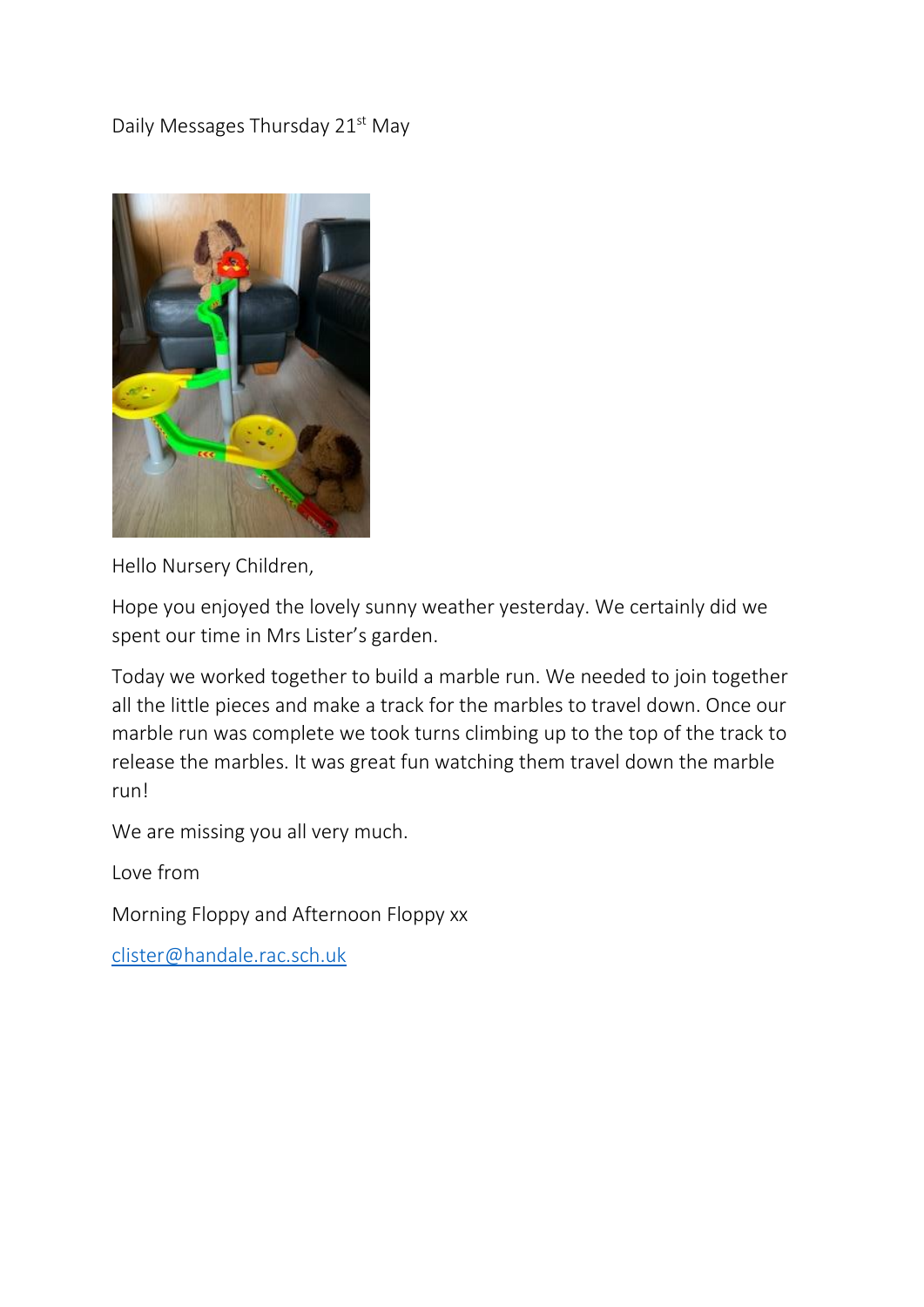## Hi Year 3,

I hope you are all having a lovely week so far. The weather has been lovely for the last couple of days so I hope you are enjoying the sunshine. I know Elliott was making the most of the sunshine and was doing some of his work outside, I wonder if any more of you are doing your work packs in the sun. It would be great to see even more pictures of you all and the work you have been doing. I was in school earlier in the week sorting the science cupboard and have been preparing for when you all return to school. Have you been enjoying the science activities in you packs? Do you remember our sound science topic from earlier in the year? When I was clapping for the NHS last week, I saw some of my neighbours banging pans, they were very loud. You could have a go at making some musical instruments and seeing the different sounds they make. Old cartons and rice make great shakers or could you make a string instrument? Can you remember how the sound travels to your ear? It would be great to see any instruments you make!

Mrs Brodie

[nbrodie@handale.rac.sch.uk](mailto:nbrodie@handale.rac.sch.uk)

## Hi Year 3

How are you all? Did you manage to enjoy the lovely weather yesterday? I had a great afternoon at the beach.

Today will be my last daily message to you all before half term and the start of June when we welcome some children back to school. Tomorrow's daily message will be from Mrs Brodie. I would just like to say how proud I am of all of you for adapting to home learning so well. I have had some great work sent to me and it is brilliant to see you continue to work hard at home. Although I won't be writing daily messages to you anymore after half term, I will still check my emails so keep sending me them because I love to see your amazing work. I am also here if you need any help with anything.

I hope you all have a brilliant half term break - it looks like the weather will be nice so make sure you enjoy it!

Mrs Porter x

[rporter@handale.rac.sch.uk](mailto:rporter@handale.rac.sch.uk)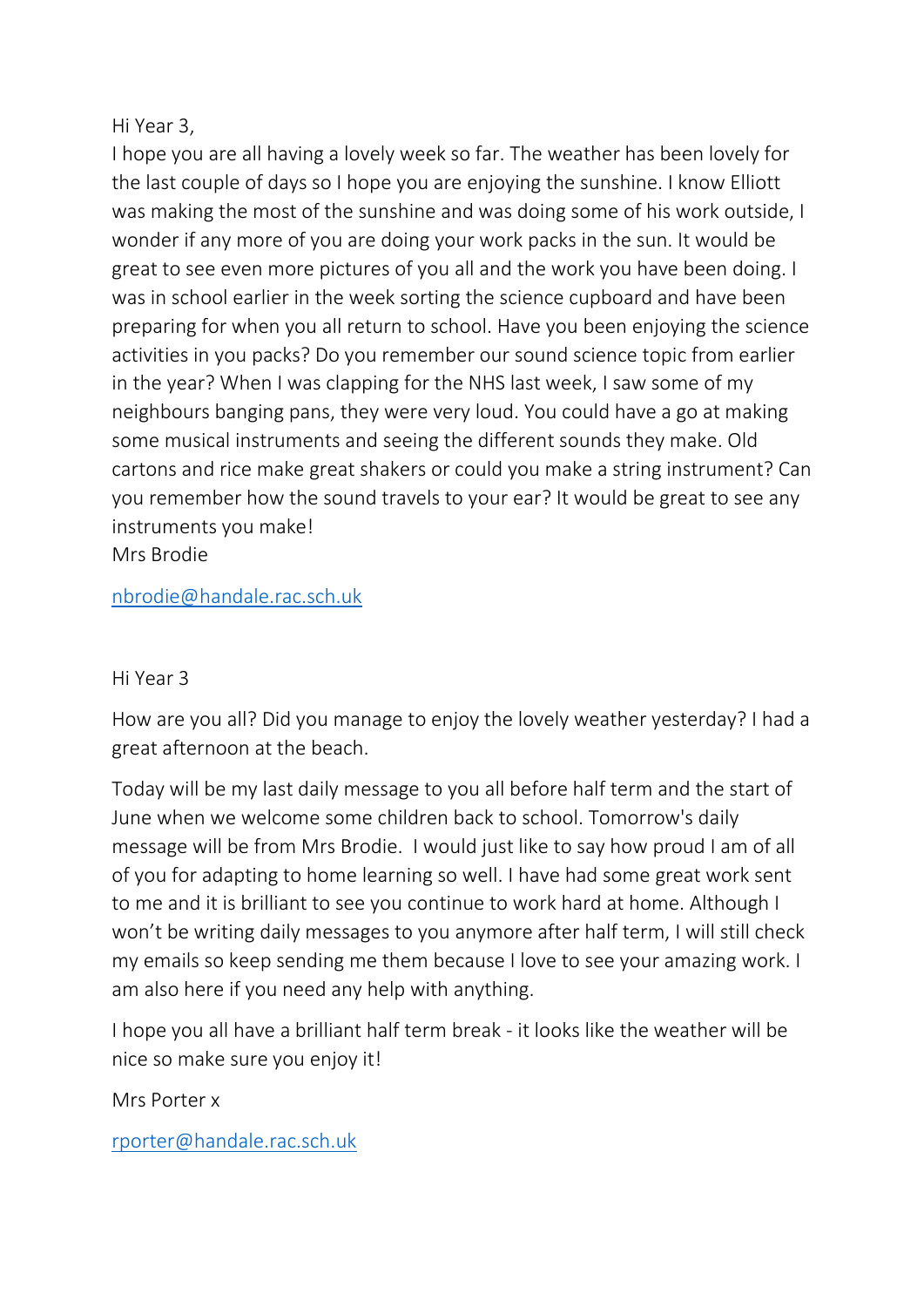Hello Year 4,

Today is a special day in our household as it is Miss Price's birthday. We have completed some school work this morning and then this afternoon we are celebrating by having a lockdown tea party with lots of food. I cannot wait. Then, we are going to go for a nice walk later with the dog and hopefully enjoy the weather. I hope you are all ok and are attempting my challenge. Stay safe and see you all soon.

Mr Farrier

[rfarrier@handale.rac.sch.uk](mailto:rfarrier@handale.rac.sch.uk)

Hello Reception Children,

Did you manage to go on a listening walk? If you did I wonder if you managed to hear more things than me. Remember I heard 8 things and you know how much I like to win!

Today you could try playing a game of 'Guess what?' You need to play this game with another member of your family. For the game you need a set of pictures or objects and these need to be placed in the middle of you both. One person needs to give 5 clues for one of the pictures/objects. These could be what it does, what colour it is, where you would find it etc. The other person needs to guess which picture/object it is. You could then swap roles. If you get really good at the game you could try it without the pictures/objects in the middle. Have fun!

With love

Mrs Skirving xx

[eskirving@handale.rac.sch.uk](mailto:eskirving@handale.rac.sch.uk)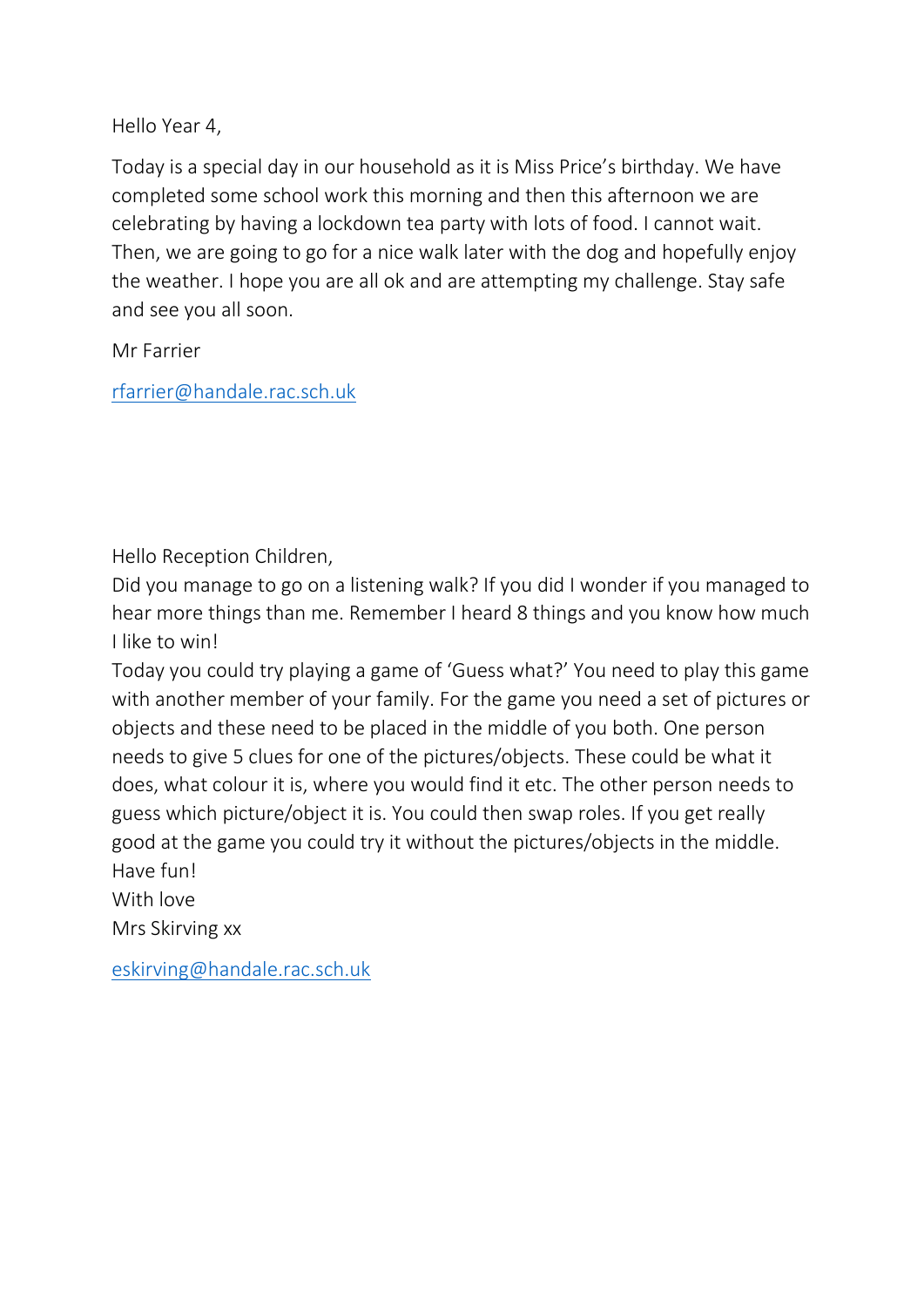

Hello Year 5,

I hope you've been looking after yourselves in the sun - I forgot my sunscreen yesterday and ended up burning my nose.

Today I've stayed inside and baked some bread with Evie- we tried to make them look like frogs... but I'm not so sure. Still, it's nice to be creative. What creative ventures have you been up to recently? Drop me an email and let me know.

Stay safe,

Mr Bell

[lbell@handale.rac.sch.uk](mailto:lbell@handale.rac.sch.uk)

Hi children,

Well today I felt like having a chilled day as I felt a bit tired. I cleaned up and watched a bit of Netflix. This afternoon I baked a pie for tea and some cheese scones...mmmm yummy! Have you baked anything at home whilst we've been off school? I'd love it if you could give me some ideas if you have.

See you all very soon,

Miss Kendall

[ekendall@handale.rac.sch.uk](mailto:ekendall@handale.rac.sch.uk)